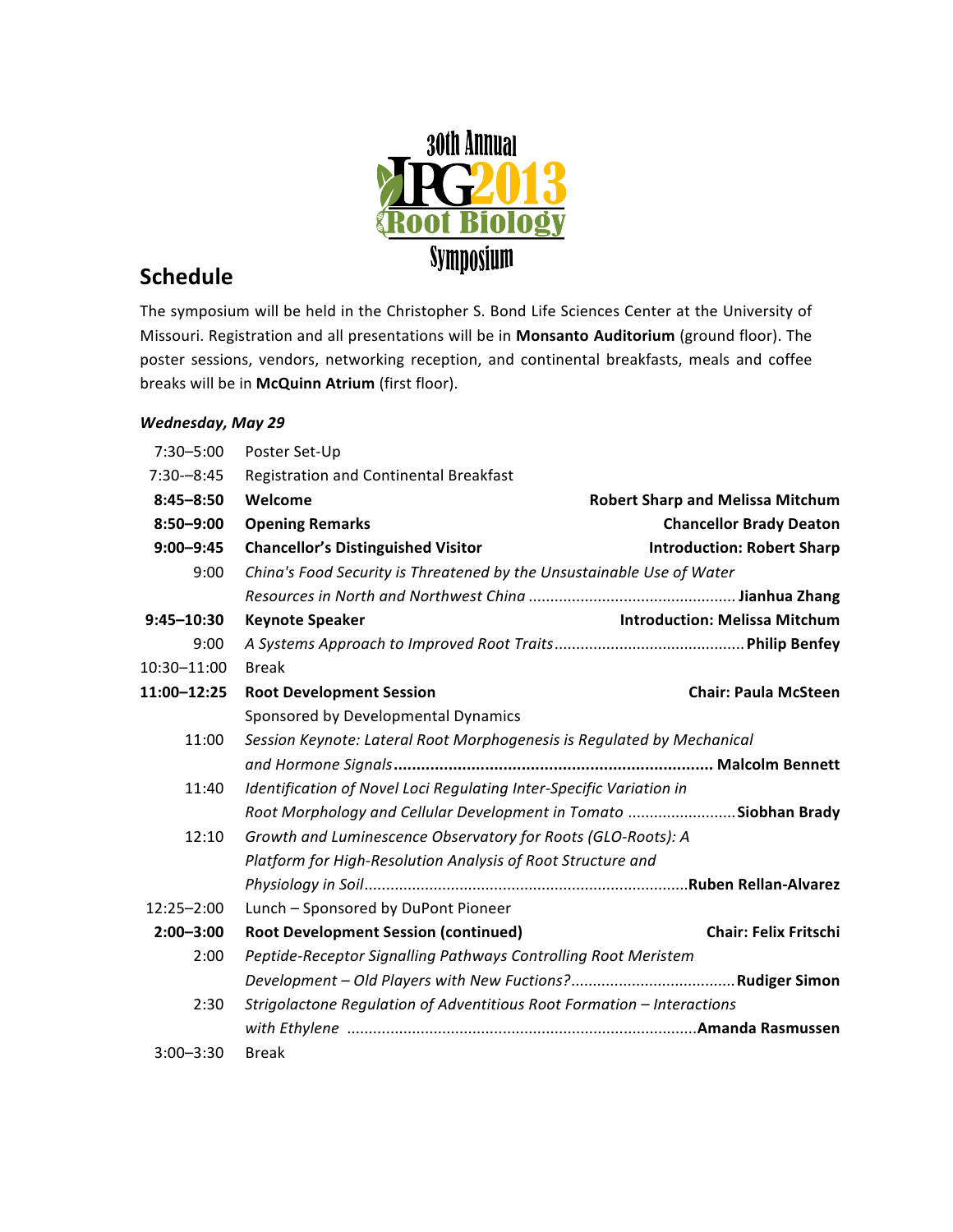| $3:30 - 5:10$ | <b>Abiotic Interactions Session</b>                                         | <b>Chair: Henry Nguyen</b>        |
|---------------|-----------------------------------------------------------------------------|-----------------------------------|
| 3:30          | Session Keynote: Exploiting Root-to-Shoot Signalling of Drying Soillan Dodd |                                   |
| 4:10          |                                                                             |                                   |
| 4:40          | Genotypic and Environmental Variation in Rice Grain Elements                |                                   |
|               |                                                                             |                                   |
| $5:10 - 6:15$ | <b>Reception (posters open)</b>                                             |                                   |
| $6:15 - 7:00$ | <b>Keynote Speaker</b>                                                      | <b>Introduction: Robert Sharp</b> |
| 6:15          | From Canola Roots to Curbing Cancer - A Fascinating Journey into            |                                   |
|               |                                                                             |                                   |

## *Thursday, May 30*

| 7:30           | Continental Breakfast and Registration                                               |                             |  |
|----------------|--------------------------------------------------------------------------------------|-----------------------------|--|
| $8:30 - 10:10$ | <b>Abiotic Interactions Session (continued)</b>                                      | <b>Chair: Kara Riggs</b>    |  |
| 8:30           | MIZU-KUSSEI1 (MIZ1) Regulation of Hydrotropism in Arabidopsis                        |                             |  |
|                |                                                                                      |                             |  |
| 9:00           | Digging Deep(er) - Soybean Roots Mining for Water Felix Fritschi                     |                             |  |
| 9:30           | The Dehydrating Root Metabolome: Global Root Metabolite                              |                             |  |
|                |                                                                                      |                             |  |
| 9:45           | Elevated CO <sub>2</sub> Alters Root Distribution, ABA Signals and Enhances Stomatal |                             |  |
|                | Closure in Response to Drought in Field-Grown Soybean  Andrew Leakey                 |                             |  |
| 10:15-10:45    | <b>Break</b>                                                                         |                             |  |
| 10:45-12:15    | <b>Biotic Interactions Session</b>                                                   | <b>Chair: Gary Stacey</b>   |  |
| 10:45          | Session Keynote: The Mysterious Intermediate Stages of Root Nodule                   |                             |  |
|                | Development: Analysis by Genetics and Laser Microdissection  Sharon Long             |                             |  |
| 11:25          | Pathogen Effectors as Probes to Study Plant ProcessesSophien Kamoun                  |                             |  |
| 11:55          | Functional Assessment of MtNIP/LATD's Biological and Biochemical                     |                             |  |
|                |                                                                                      |                             |  |
| $12:15 - 1:45$ | Lunch - Sponsored by Dow AgroSciences                                                |                             |  |
| $1:45 - 3:30$  | <b>Biotic Interactions Session (continued)</b>                                       | <b>Chair: Bruce Hibbard</b> |  |
| 1:45           | Grazing in the Dark - How Root Herbivory Shapes a Community  Scott Johnson           |                             |  |
| 2:15           | Unraveling the Interaction Between Rice and the Root Knot Nematode                   |                             |  |
|                |                                                                                      |                             |  |
| 2:45           | DELLA Proteins: Key Components in Establishing Arbuscular                            |                             |  |
|                |                                                                                      |                             |  |
| 3:00           | Regulation of the Mevalonate Pathway by Symbiotic Receptor-Like                      |                             |  |
|                | Kinases and its Role in Early Symbiotic Signaling Jean-Michel Ané                    |                             |  |
| $3:30 - 6:00$  | <b>Poster Session and Vendor Show (light refreshments)</b>                           |                             |  |
| $6:00 - 8:00$  | Student/PostDoc/Speaker Dinner - Sponsored by Monsanto Company                       |                             |  |